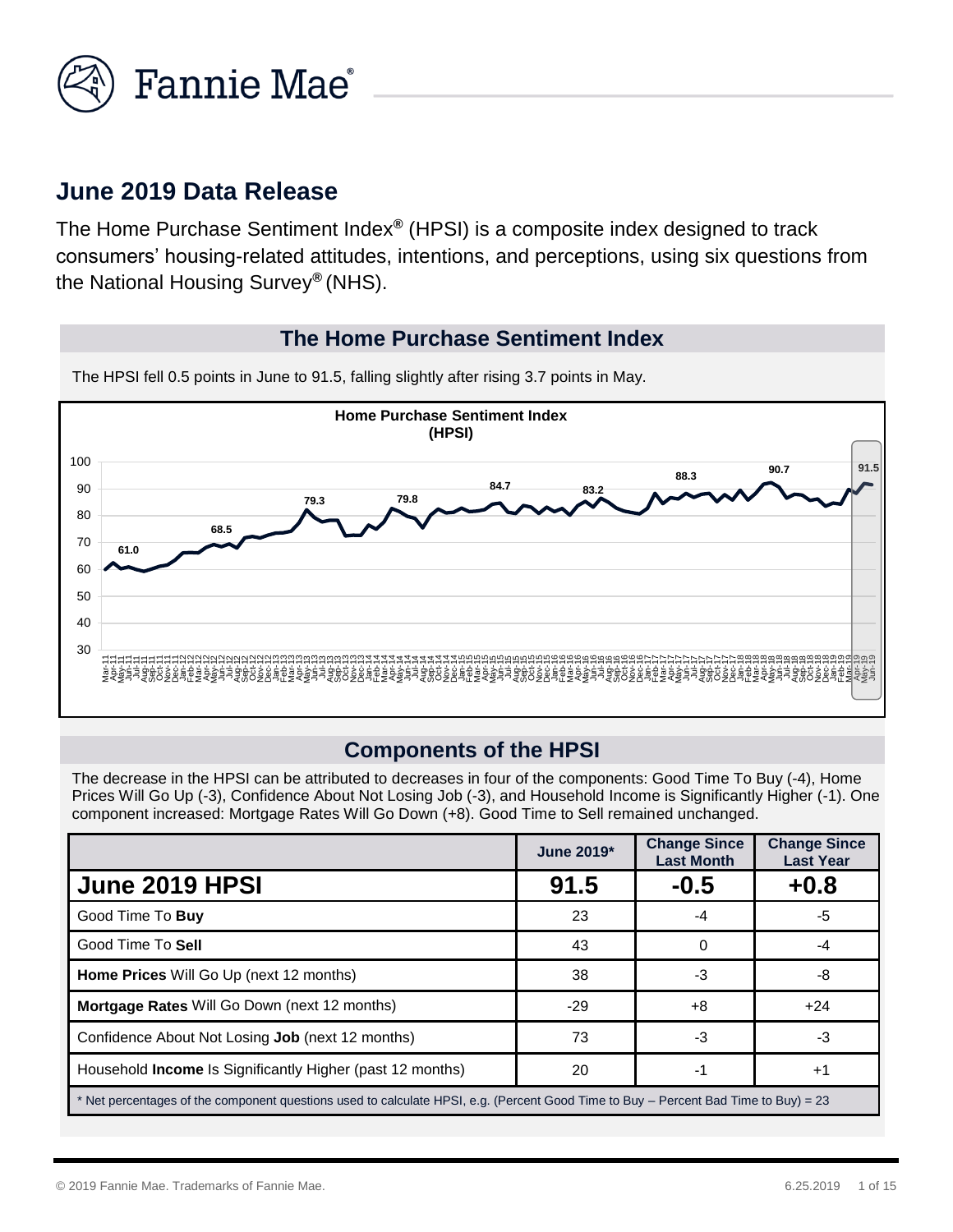

### **Components of the HPSI –** Good/Bad Time to Buy and Sell a Home

In June, the net share of Americans who say it is a good time to buy fell 4 percentage points to 23%, after rising 13 percentage points in May.



The net percentage of those who say it is a good time to sell remained at 43% for the fourth straight month.

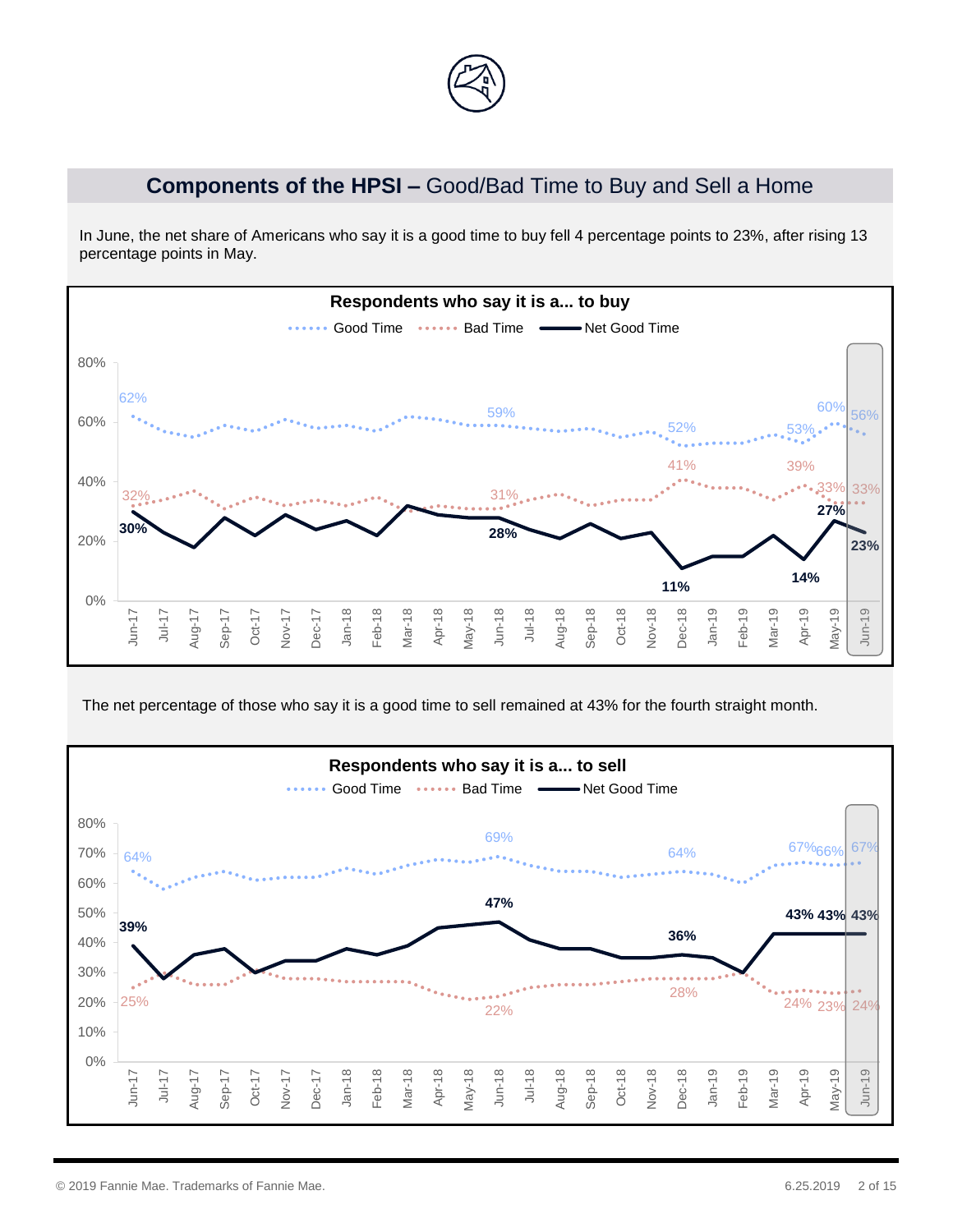

# **Components of the HPSI –** Home Price and Mortgage Rate Expectations

The net share of Americans who say home prices will go up fell 3 percentage points to 38%, reversing the increase from last month.



This month, the net share of those who say mortgage rates will go down over the next 12 months rose 8 percentage points to -29%, continuing the upward trend and reaching levels last seen in 2012.

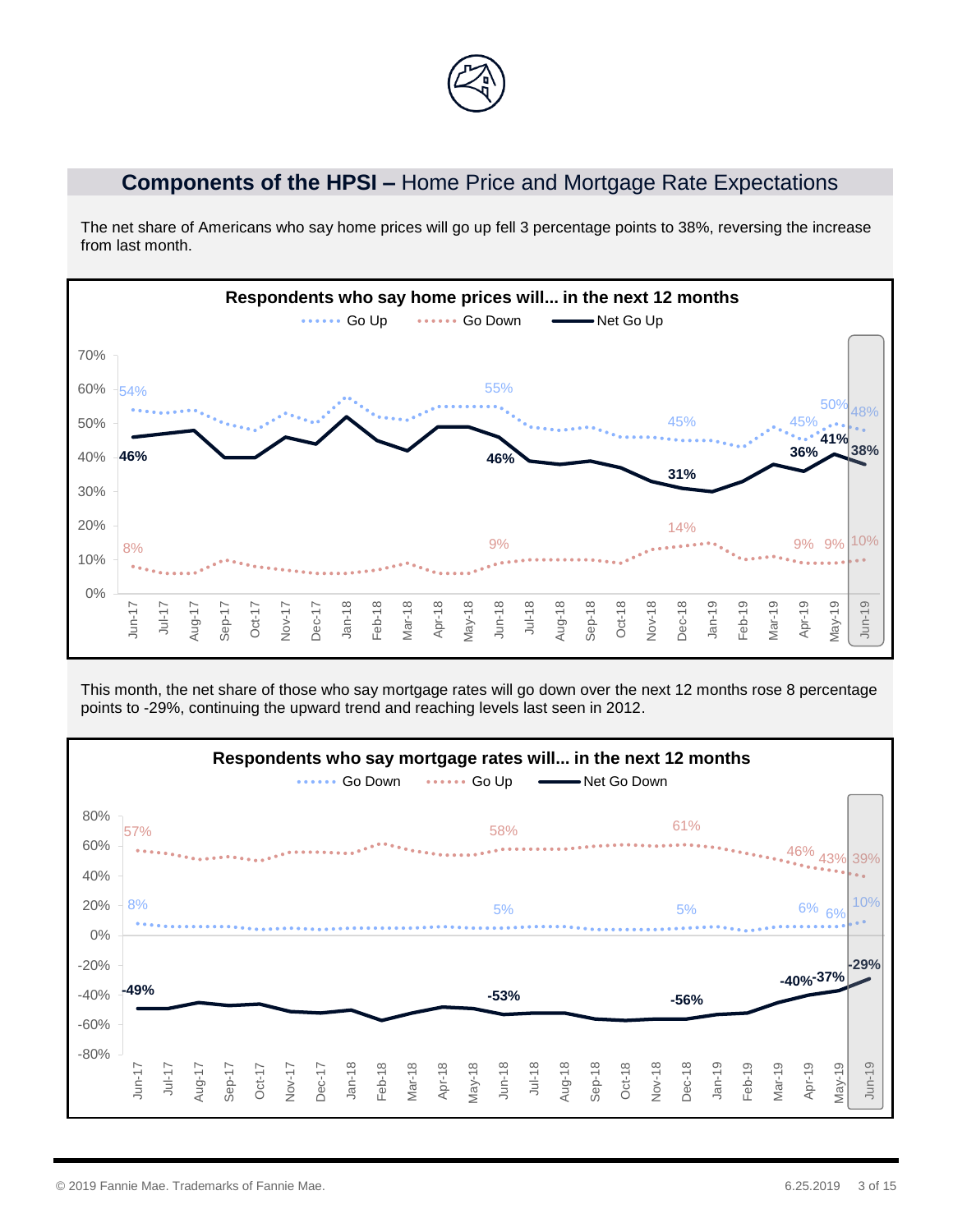

#### **Components of the HPSI –** Job Concerns and Household Incomes

The net share of Americans who say they are not concerned about losing their job fell 3 percentage points to 73%, reversing the increase from last month.



The net share of those who say their household income is significantly higher than it was 12 months ago fell 1 percentage point to 20%.

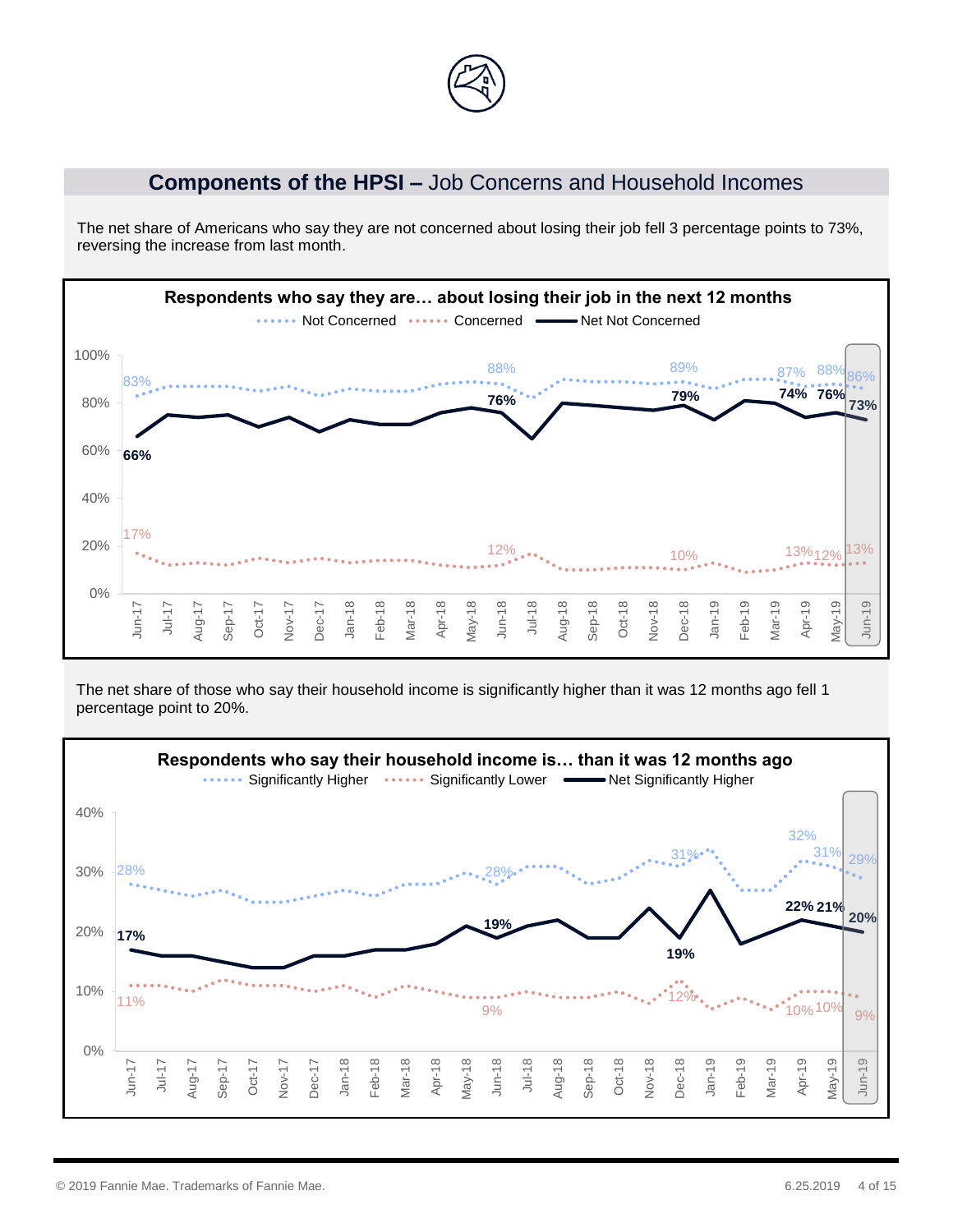

#### **Additional National Housing Survey Key Indicators**

On average, Americans expect rental prices to increase 4.2% over the next 12 months, 1.2 percentage points lower than last month. They expect home prices to rise 2.5% over the next 12 months, a 0.6 percentage point decrease.



 The share of Americans who expect home rental prices to go up fell 8 percentage points from the survey high last month to 57%, while the share who expect them to stay the same increased 8 percentage points from the survey low last month to 34%.

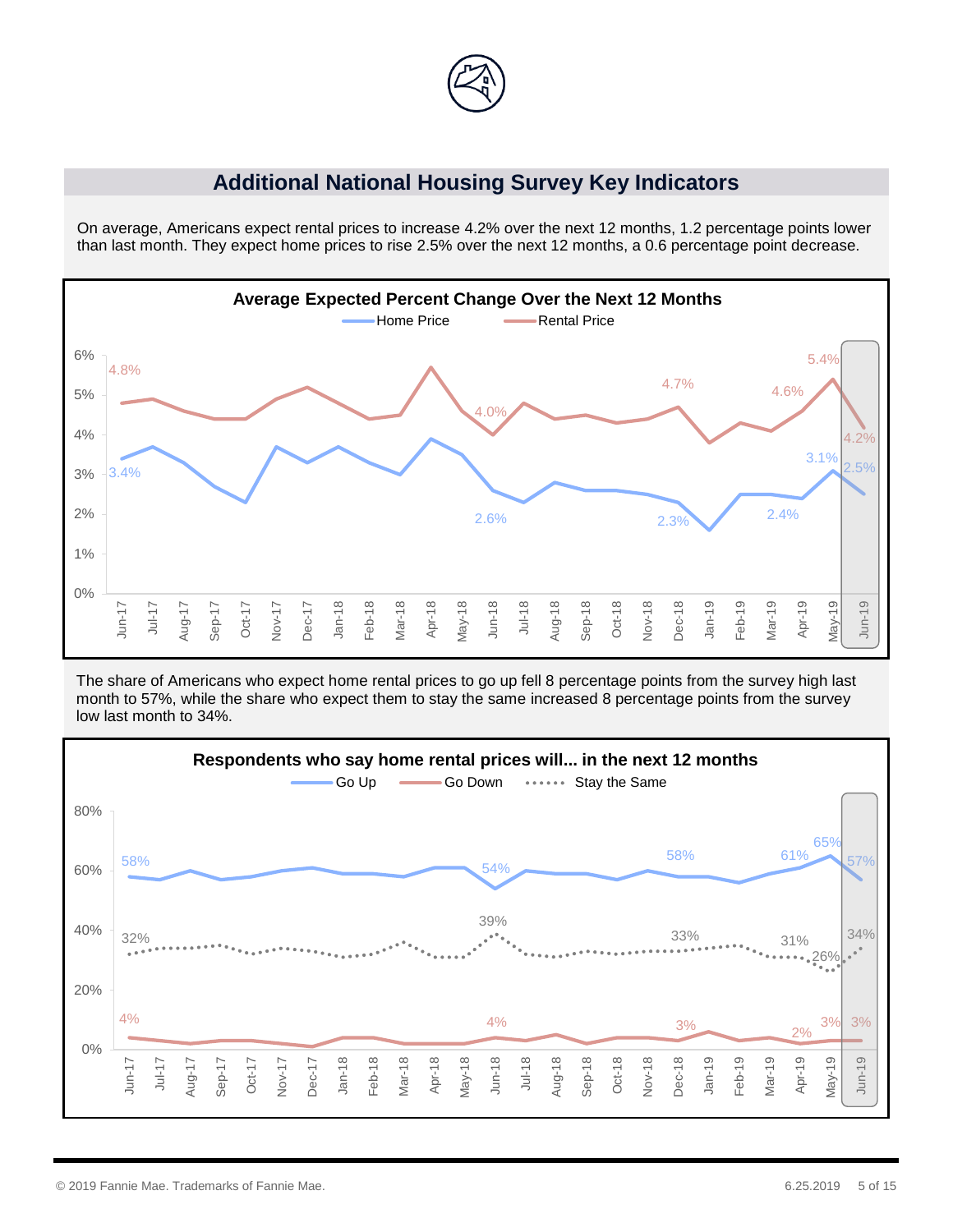

#### **Additional National Housing Survey Key Indicators**

The share of Americans who say they would buy if they were going to move fell another 2 percentage points to 63%, and the share who say they would rent remained at 31%.



The share of Americans who say getting a mortgage would be easy remained at 59%, again matching the survey high, while the share of those who say it would be difficult rose 2 percentage points to 40%.

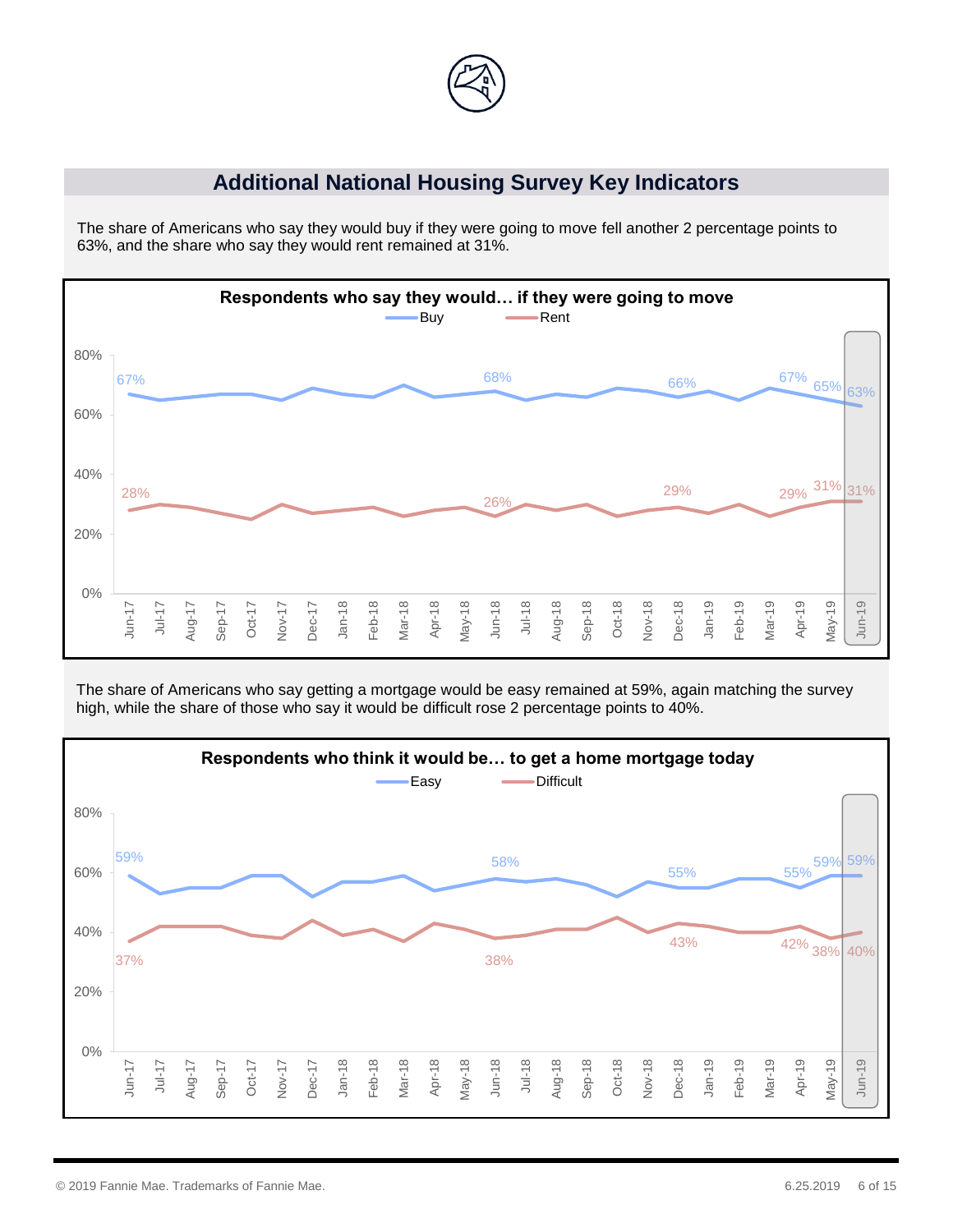

#### **Additional National Housing Survey Key Indicators**

The share of Americans who expect their personal financial situations to get better rose 4 percentage points to 54%, matching the survey high last seen June 2018. The share who expect it to stay the same remained at 37%, while the share who expect it to get worse fell 3 percentage points to 8%.



The share of Americans who say the economy is on the right track fell 1 percentage point to 52% while the share who say it is on the wrong track rose 6 percentage points to 40%.

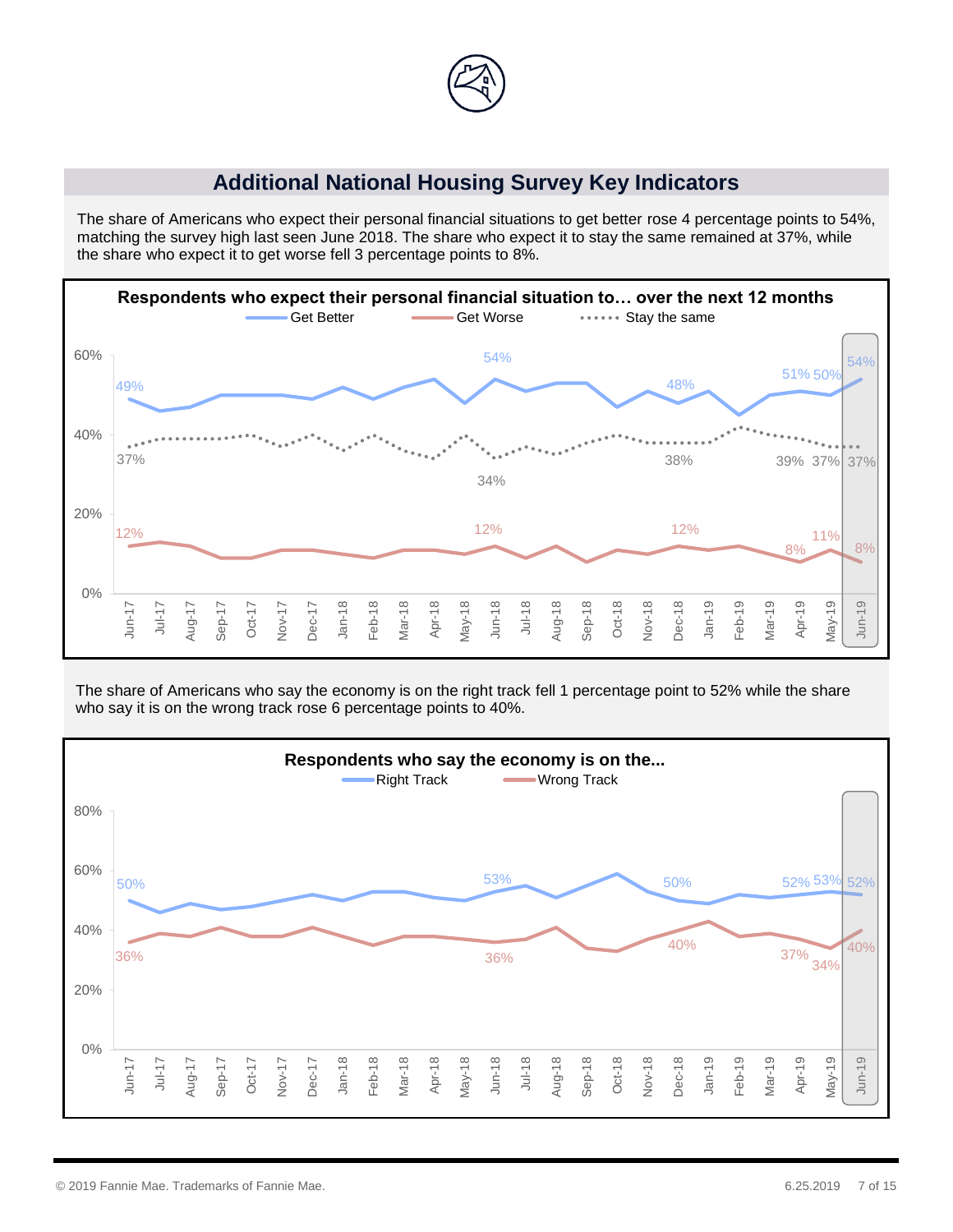

# **The National Housing Survey®**

June 2019 APPENDIX

#### **About the Survey**

The National Housing Survey® polled a nationally representative sample of 1,000 household financial decision makers (margin of error ±3.1%) aged 18 and older between June 1, 2019 and June 24, 2019. Most of the data collection occurred during the first two weeks of this period.

Interviews were conducted by PSB, in coordination with Fannie Mae.

The statistics in this release were estimated from sample surveys and are subject to sampling variability as well as nonsampling error, including bias and variance from response, nonreporting, and undercoverage. Averages of expected price changes were calculated after converting responses of "stay the same" to 0% and after excluding outliers, which were defined to be responses that were more than two standard deviations from the means.

| How the Home Purchase Sentiment Index (HPSI) is Calculated*                                                                                                                                                             |       |  |  |
|-------------------------------------------------------------------------------------------------------------------------------------------------------------------------------------------------------------------------|-------|--|--|
| Net Good Time to <b>Buy</b><br>Very or Somewhat Good Time To Buy - Very or Somewhat Bad Time To Buy                                                                                                                     | Q12   |  |  |
| Net Good Time to Sell<br>Very or Somewhat Good Time To Sell – Very or Somewhat Bad Time To Sell                                                                                                                         | Q13   |  |  |
| Net Home Prices Will Go Up (next 12 months)<br>Home Prices Will Go Up - Home Prices Will Go Down                                                                                                                        | Q15   |  |  |
| Net Mortgage Rates Will Go Down (next 12 months)<br>Mortgage Rates Will Go Down - Mortgage Rates Will Go Up                                                                                                             | Q20B  |  |  |
| Net Confident About Not Losing Job (next 12 months)<br>Not at All or Not Very Concerned about Losing Job – Very or Somewhat Concerned about<br>Losing Job                                                               | Q112B |  |  |
| Net Household Income is Significantly Higher (past 12 months)<br>Income is Significantly Higher - Income is Significantly Lower                                                                                         | Q116  |  |  |
| $Q12 + Q13 + Q15 + Q20B + Q112B + Q116$<br>$HPSI =$<br>$+63.5$                                                                                                                                                          |       |  |  |
| * The HPSI calculation includes the addition of a constant of 63.5 in order to set the index's initial value at 60 as of March 2011, in range<br>with the Index of Consumer Sentiment and the Consumer Confidence Index |       |  |  |

**Time Series Data:** [http://fanniemae.com/resources/file/research/housingsurvey/xls/nhs-monthly-indicator-data-](http://fanniemae.com/resources/file/research/housingsurvey/xls/nhs-monthly-indicator-data-070819.xlsx)[070819.xlsx](http://fanniemae.com/resources/file/research/housingsurvey/xls/nhs-monthly-indicator-data-070819.xlsx)

**HPSI Overview:** <http://fanniemae.com/resources/file/research/housingsurvey/pdf/hpsi-overview.pdf>

**HPSI White Paper:** <http://fanniemae.com/resources/file/research/housingsurvey/pdf/hpsi-whitepaper.pdf>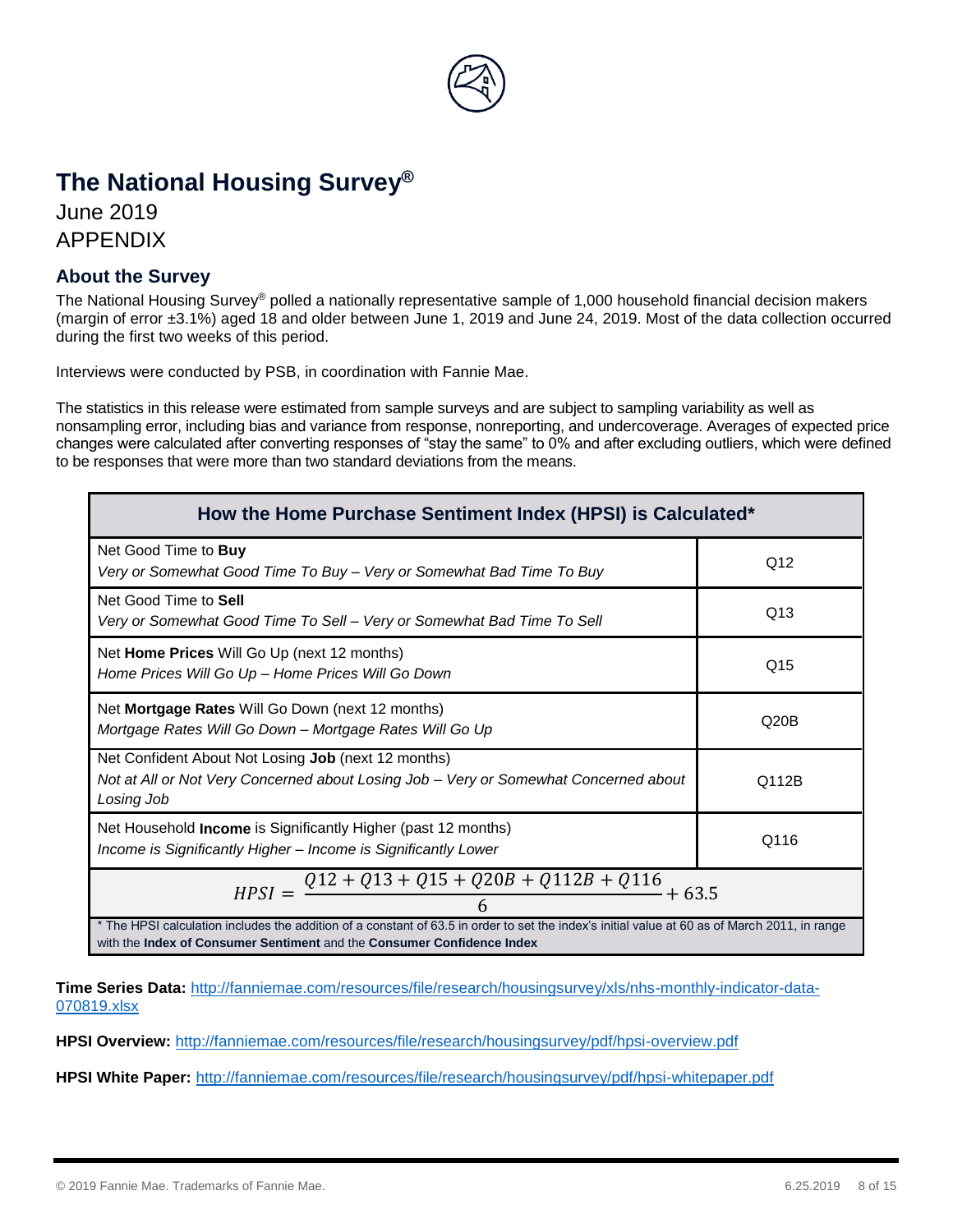

| Home Purchase Sentiment Index Over the Past 12 Months |      |  |  |
|-------------------------------------------------------|------|--|--|
| <b>June 2018</b>                                      | 90.7 |  |  |
| <b>July 2018</b>                                      | 86.5 |  |  |
| August 2018                                           | 88.0 |  |  |
| September 2018                                        | 87.7 |  |  |
| October 2018                                          | 85.7 |  |  |
| November 2018                                         | 86.2 |  |  |
| December 2018                                         | 83.5 |  |  |
| January 2019                                          | 84.7 |  |  |
| February 2019                                         | 84.3 |  |  |
| March 2019                                            | 89.8 |  |  |
| April 2019                                            | 88.3 |  |  |
| May 2019                                              | 92.0 |  |  |
| <b>June 2019</b>                                      | 91.5 |  |  |

|                  | % Good Time to Buy | % Bad Time to Buy | Net % Good Time to Buy |
|------------------|--------------------|-------------------|------------------------|
| June 2018        | 59                 | 31                | 28                     |
| <b>July 2018</b> | 58                 | 34                | 24                     |
| August 2018      | 57                 | 36                | 21                     |
| September 2018   | 58                 | 32                | 26                     |
| October 2018     | 55                 | 34                | 21                     |
| November 2018    | 57                 | 34                | 23                     |
| December 2018    | 52                 | 41                | 11                     |
| January 2019     | 53                 | 38                | 15                     |
| February 2019    | 53                 | 38                | 15                     |
| March 2019       | 56                 | 34                | 22                     |
| April 2019       | 53                 | 39                | 14                     |
| May 2019         | 60                 | 33                | 27                     |
| <b>June 2019</b> | 56                 | 33                | 23                     |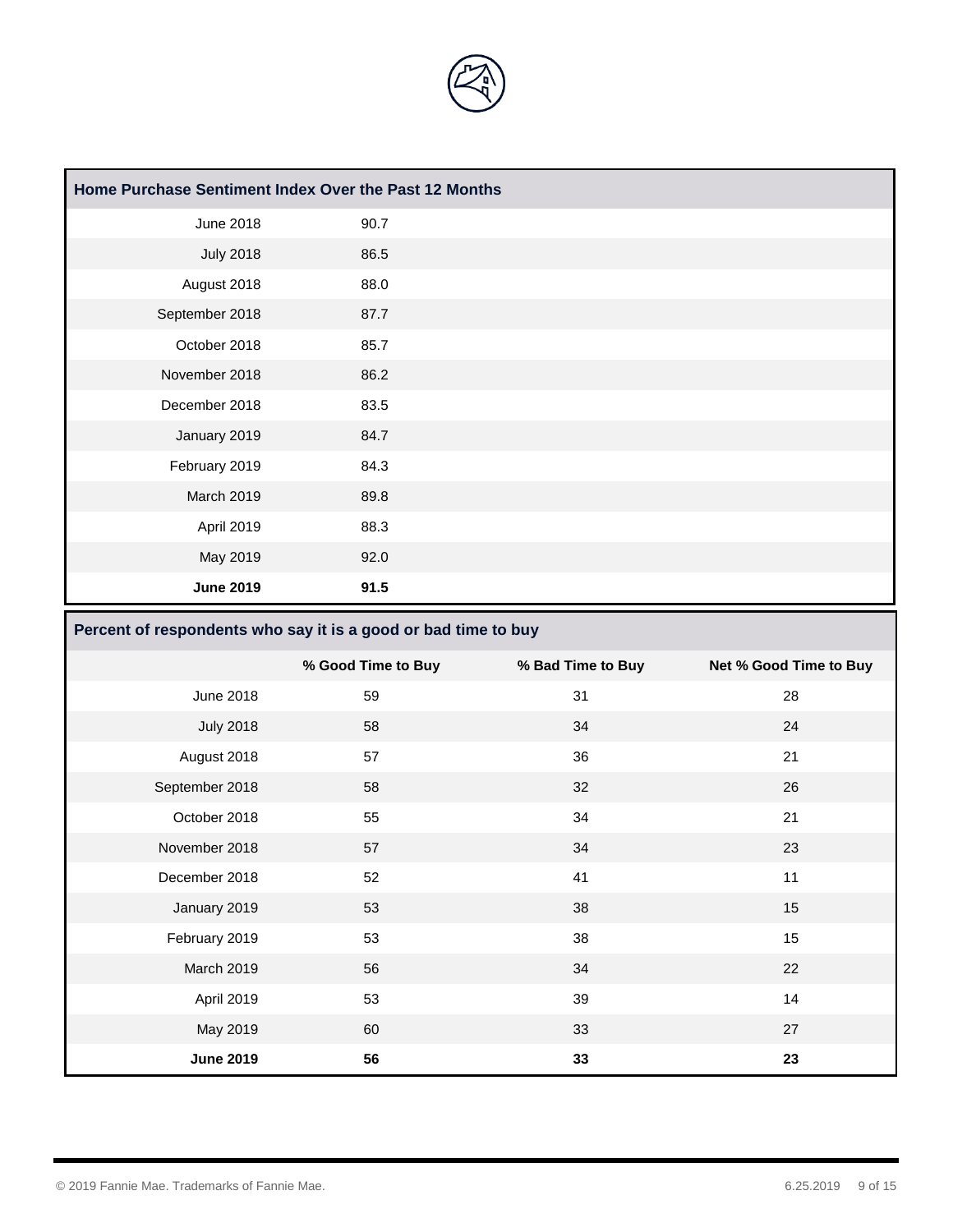

| Percent of respondents who say it is a good or bad time to sell |                     |                    |                         |
|-----------------------------------------------------------------|---------------------|--------------------|-------------------------|
|                                                                 | % Good Time to Sell | % Bad Time to Sell | Net % Good Time to Sell |
| <b>June 2018</b>                                                | 69                  | 22                 | 47                      |
| <b>July 2018</b>                                                | 66                  | 25                 | 41                      |
| August 2018                                                     | 64                  | 26                 | 38                      |
| September 2018                                                  | 64                  | 26                 | 38                      |
| October 2018                                                    | 62                  | 27                 | 35                      |
| November 2018                                                   | 63                  | 28                 | 35                      |
| December 2018                                                   | 64                  | 28                 | 36                      |
| January 2019                                                    | 63                  | 28                 | 35                      |
| February 2019                                                   | 60                  | 30                 | 30                      |
| March 2019                                                      | 66                  | 23                 | 43                      |
| April 2019                                                      | 67                  | 24                 | 43                      |
| May 2019                                                        | 66                  | 23                 | 43                      |
| <b>June 2019</b>                                                | 67                  | 24                 | 43                      |

| Percent of respondents who say home prices will go up, go down, or stay the same in the next 12 months |         |                  |                         |
|--------------------------------------------------------------------------------------------------------|---------|------------------|-------------------------|
|                                                                                                        | % Go Up | % Go Down        | Net % Prices Will Go Up |
| <b>June 2018</b>                                                                                       | 55      | 9                | 46                      |
| <b>July 2018</b>                                                                                       | 49      | 10               | 39                      |
| August 2018                                                                                            | 48      | 10               | 38                      |
| September 2018                                                                                         | 49      | 10               | 39                      |
| October 2018                                                                                           | 46      | $\boldsymbol{9}$ | 37                      |
| November 2018                                                                                          | 46      | 13               | 33                      |
| December 2018                                                                                          | 45      | 14               | 31                      |
| January 2019                                                                                           | 45      | 15               | 30                      |
| February 2019                                                                                          | 43      | 10               | 33                      |
| March 2019                                                                                             | 49      | 11               | 38                      |
| April 2019                                                                                             | 45      | $\boldsymbol{9}$ | 36                      |
| May 2019                                                                                               | 50      | $\boldsymbol{9}$ | 41                      |
| <b>June 2019</b>                                                                                       | 48      | 10               | 38                      |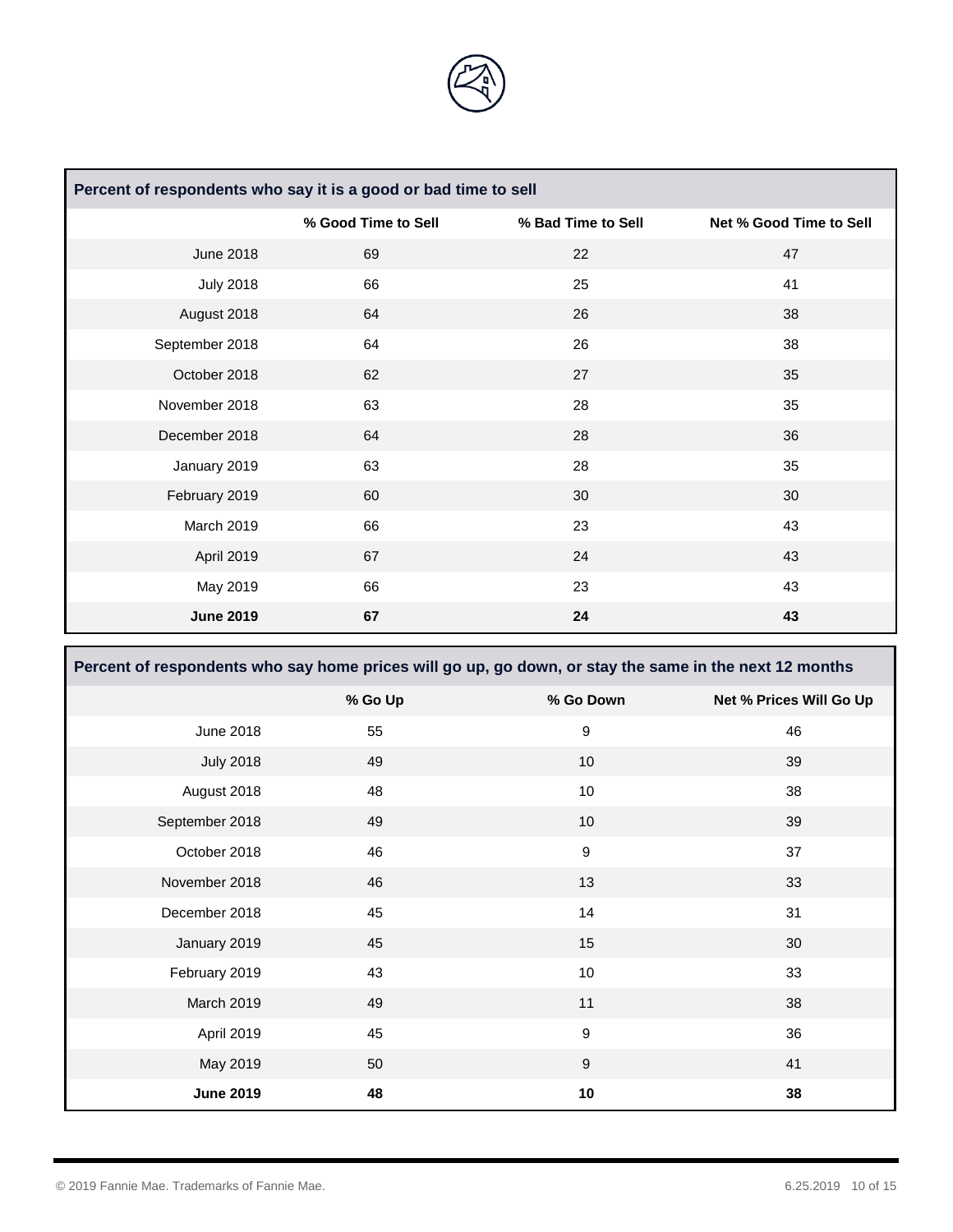

| Percent of respondents who say mortgage rates will go up, go down, or stay the same in the next 12 months |                                                                                      |                 |                            |
|-----------------------------------------------------------------------------------------------------------|--------------------------------------------------------------------------------------|-----------------|----------------------------|
|                                                                                                           | % Go Up                                                                              | % Go Down       | Net % Rates Will Go Down   |
| <b>June 2018</b>                                                                                          | 58                                                                                   | 5               | $-53$                      |
| <b>July 2018</b>                                                                                          | 58                                                                                   | $\,6\,$         | $-52$                      |
| August 2018                                                                                               | 58                                                                                   | $\,6$           | $-52$                      |
| September 2018                                                                                            | 60                                                                                   | $\overline{4}$  | $-56$                      |
| October 2018                                                                                              | 61                                                                                   | $\overline{4}$  | $-57$                      |
| November 2018                                                                                             | 60                                                                                   | $\overline{4}$  | $-56$                      |
| December 2018                                                                                             | 61                                                                                   | $\sqrt{5}$      | $-56$                      |
| January 2019                                                                                              | 59                                                                                   | $\,6\,$         | $-53$                      |
| February 2019                                                                                             | 55                                                                                   | $\mathbf{3}$    | $-52$                      |
| March 2019                                                                                                | 51                                                                                   | $\,6\,$         | $-45$                      |
| April 2019                                                                                                | 46                                                                                   | $\,6$           | $-40$                      |
| May 2019                                                                                                  | 43                                                                                   | 6               | $-37$                      |
| <b>June 2019</b>                                                                                          | 39                                                                                   | $10$            | $-29$                      |
|                                                                                                           | Percent of respondents who say are concerned or not concerned about losing their job |                 |                            |
|                                                                                                           | % Concerned                                                                          | % Not Concerned | <b>Net % Not Concerned</b> |
|                                                                                                           |                                                                                      |                 |                            |
| June 2018                                                                                                 | 12                                                                                   | 88              | 76                         |
| <b>July 2018</b>                                                                                          | 17                                                                                   | 82              | 65                         |
| August 2018                                                                                               | 10                                                                                   | 90              | 80                         |
| September 2018                                                                                            | 10                                                                                   | 89              | 79                         |
| October 2018                                                                                              | 11                                                                                   | 89              | 78                         |
| November 2018                                                                                             | 11                                                                                   | 88              | 77                         |
| December 2018                                                                                             | $10$                                                                                 | 89              | 79                         |
| January 2019                                                                                              | 13                                                                                   | 86              | 73                         |
| February 2019                                                                                             | $\boldsymbol{9}$                                                                     | 90              | 81                         |
| March 2019                                                                                                | 10                                                                                   | 90              | 80                         |
| April 2019                                                                                                | 13                                                                                   | 87              | ${\bf 74}$                 |
| May 2019                                                                                                  | 12                                                                                   | 88              | 76                         |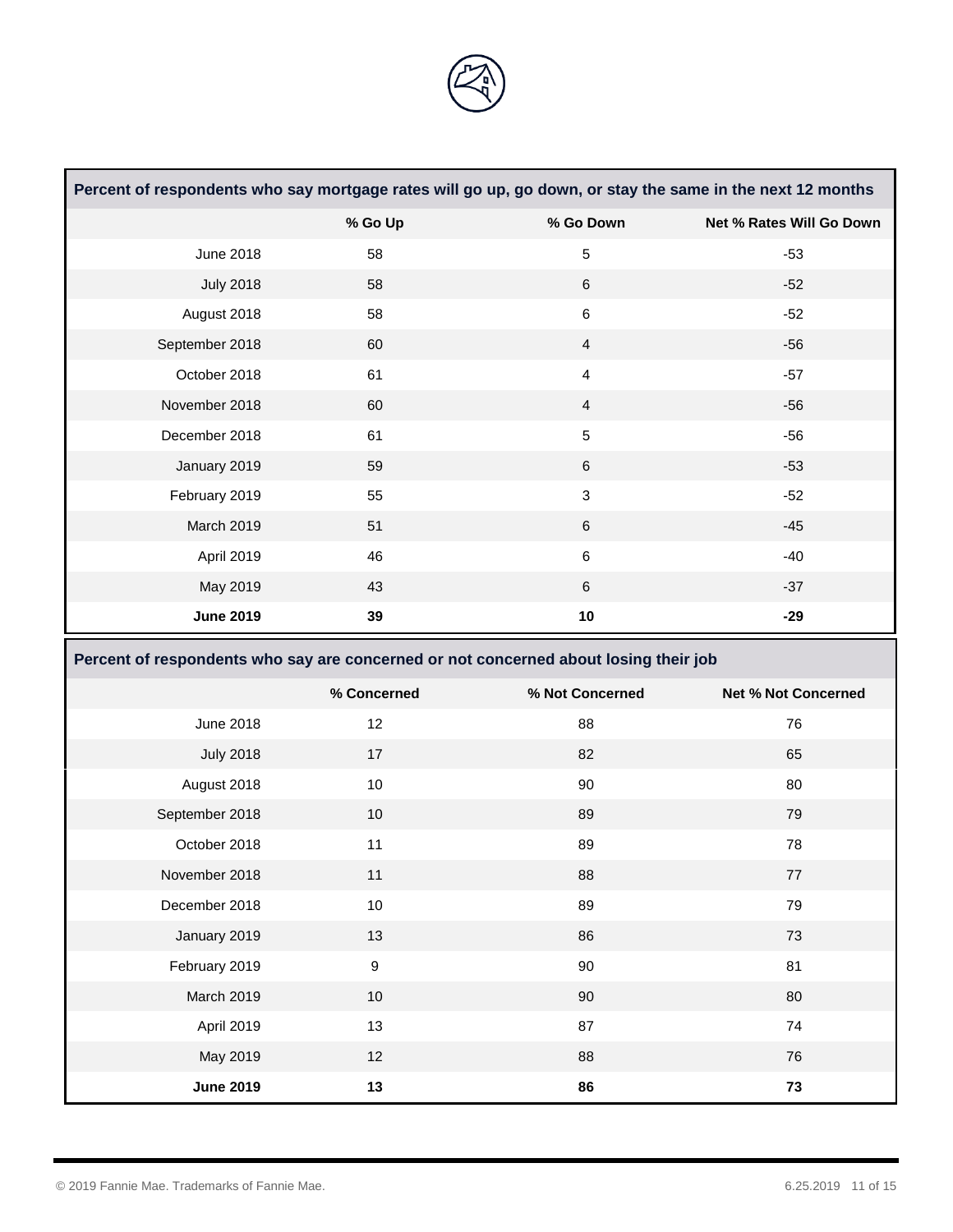

| Percent of respondents who say their household income is higher, lower, or about the same compared to 12 months ago |                        |                       |              |
|---------------------------------------------------------------------------------------------------------------------|------------------------|-----------------------|--------------|
|                                                                                                                     | % Significantly Higher | % Significantly Lower | Net % Higher |
| June 2018                                                                                                           | 28                     | 9                     | 19           |
| <b>July 2018</b>                                                                                                    | 31                     | $10$                  | 21           |
| August 2018                                                                                                         | 31                     | $\boldsymbol{9}$      | 22           |
| September 2018                                                                                                      | 28                     | $\boldsymbol{9}$      | 19           |
| October 2018                                                                                                        | 29                     | 10                    | 19           |
| November 2018                                                                                                       | 32                     | $\bf 8$               | 24           |
| December 2018                                                                                                       | 31                     | 12                    | 19           |
| January 2019                                                                                                        | 34                     | $\overline{7}$        | 27           |
| February 2019                                                                                                       | 27                     | $\boldsymbol{9}$      | 18           |
| March 2019                                                                                                          | 27                     | $\overline{7}$        | 20           |
| April 2019                                                                                                          | 32                     | $10$                  | 22           |
| May 2019                                                                                                            | 31                     | 10                    | 21           |
| <b>June 2019</b>                                                                                                    | 29                     | $\boldsymbol{9}$      | ${\bf 20}$   |
|                                                                                                                     |                        |                       |              |
| Average home/rental price change expectation                                                                        |                        |                       |              |
|                                                                                                                     | % Home Price Change    | % Rental Price Change |              |
| <b>June 2018</b>                                                                                                    | 2.6                    | 4.0                   |              |
| <b>July 2018</b>                                                                                                    | 2.3                    | 4.8                   |              |
| August 2018                                                                                                         | 2.8                    | 4.4                   |              |
| September 2018                                                                                                      | 2.6                    | 4.5                   |              |
| October 2018                                                                                                        | 2.6                    | 4.3                   |              |
| November 2018                                                                                                       | 2.5                    | 4.4                   |              |
| December 2018                                                                                                       | 2.3                    | 4.7                   |              |
| January 2019                                                                                                        | 1.6                    | $3.8\,$               |              |
| February 2019                                                                                                       | $2.5\,$                | 4.3                   |              |
| March 2019                                                                                                          | $2.5\,$                | 4.1                   |              |
| April 2019                                                                                                          | 2.4                    | 4.6                   |              |
| May 2019                                                                                                            | 3.1                    | $5.4$                 |              |

<u> Tanzania de la contrada de la con</u>

and the control of the control of the control of the control of the control of the control of the control of the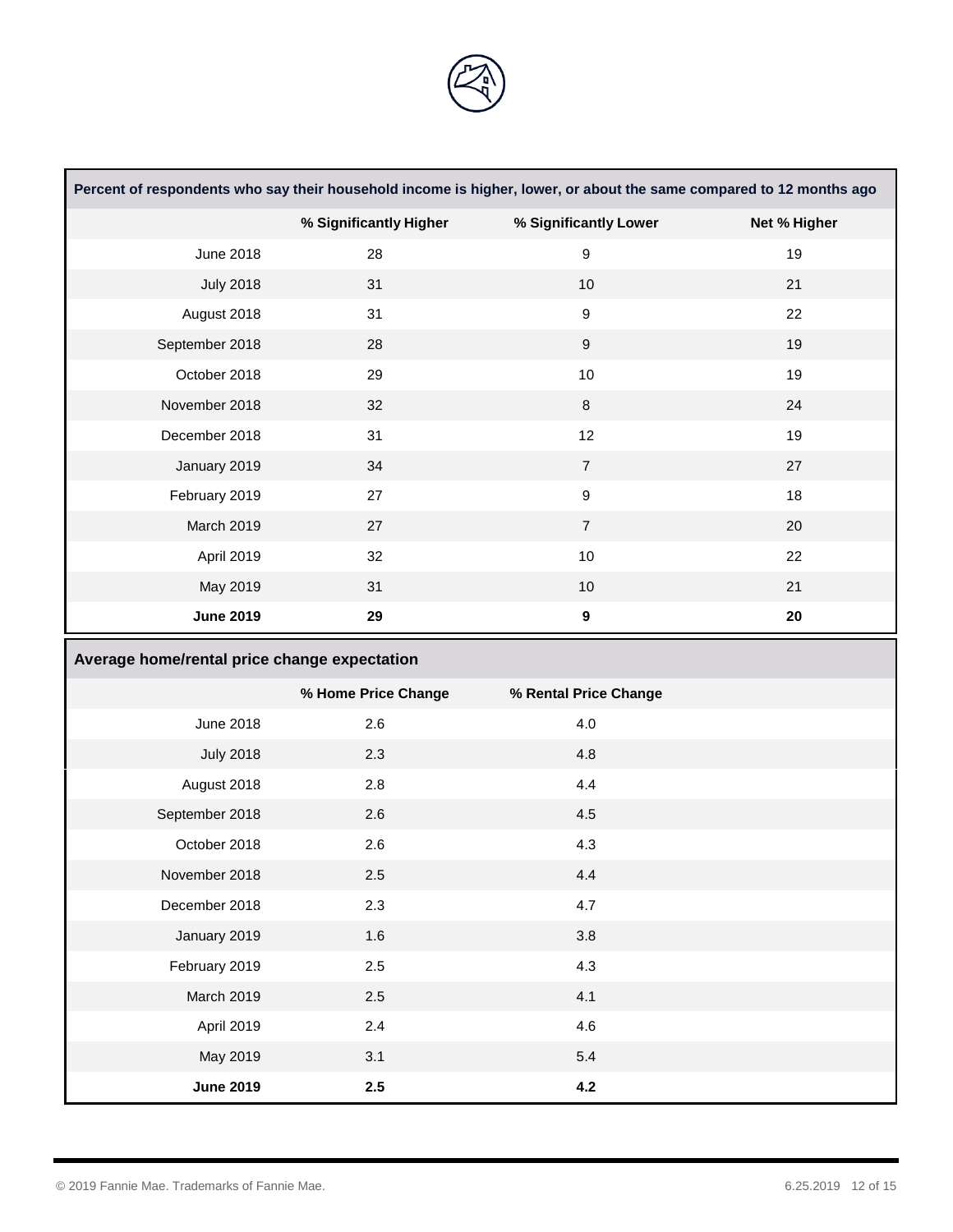

| Percent of respondents who say home rental prices will go up, go down, or stay the same in the next 12<br>months |         |                |                 |
|------------------------------------------------------------------------------------------------------------------|---------|----------------|-----------------|
|                                                                                                                  | % Go Up | % Go Down      | % Stay the Same |
| <b>June 2018</b>                                                                                                 | 54      | 4              | 39              |
| <b>July 2018</b>                                                                                                 | 60      | 3              | 32              |
| August 2018                                                                                                      | 59      | 5              | 31              |
| September 2018                                                                                                   | 59      | $\overline{2}$ | 33              |
| October 2018                                                                                                     | 57      | $\overline{4}$ | 32              |
| November 2018                                                                                                    | 60      | $\overline{4}$ | 33              |
| December 2018                                                                                                    | 58      | $\mathfrak{S}$ | 33              |
| January 2019                                                                                                     | 58      | 6              | 34              |
| February 2019                                                                                                    | 56      | 3              | 35              |
| March 2019                                                                                                       | 59      | $\overline{4}$ | 31              |
| April 2019                                                                                                       | 61      | $\overline{c}$ | 31              |
| May 2019                                                                                                         | 65      | 3              | 26              |
| <b>June 2019</b>                                                                                                 | 57      | 3              | 34              |

| Percent of respondents who say they would buy or rent if they were going to move |       |        |  |
|----------------------------------------------------------------------------------|-------|--------|--|
|                                                                                  | % Buy | % Rent |  |
| June 2018                                                                        | 68    | 26     |  |
| <b>July 2018</b>                                                                 | 65    | 30     |  |
| August 2018                                                                      | 67    | 28     |  |
| September 2018                                                                   | 66    | 30     |  |
| October 2018                                                                     | 69    | 26     |  |
| November 2018                                                                    | 68    | 28     |  |
| December 2018                                                                    | 66    | 29     |  |
| January 2019                                                                     | 68    | 27     |  |
| February 2019                                                                    | 65    | 30     |  |
| March 2019                                                                       | 69    | 26     |  |
| April 2019                                                                       | 67    | 29     |  |
| May 2019                                                                         | 65    | 31     |  |
| <b>June 2019</b>                                                                 | 63    | 31     |  |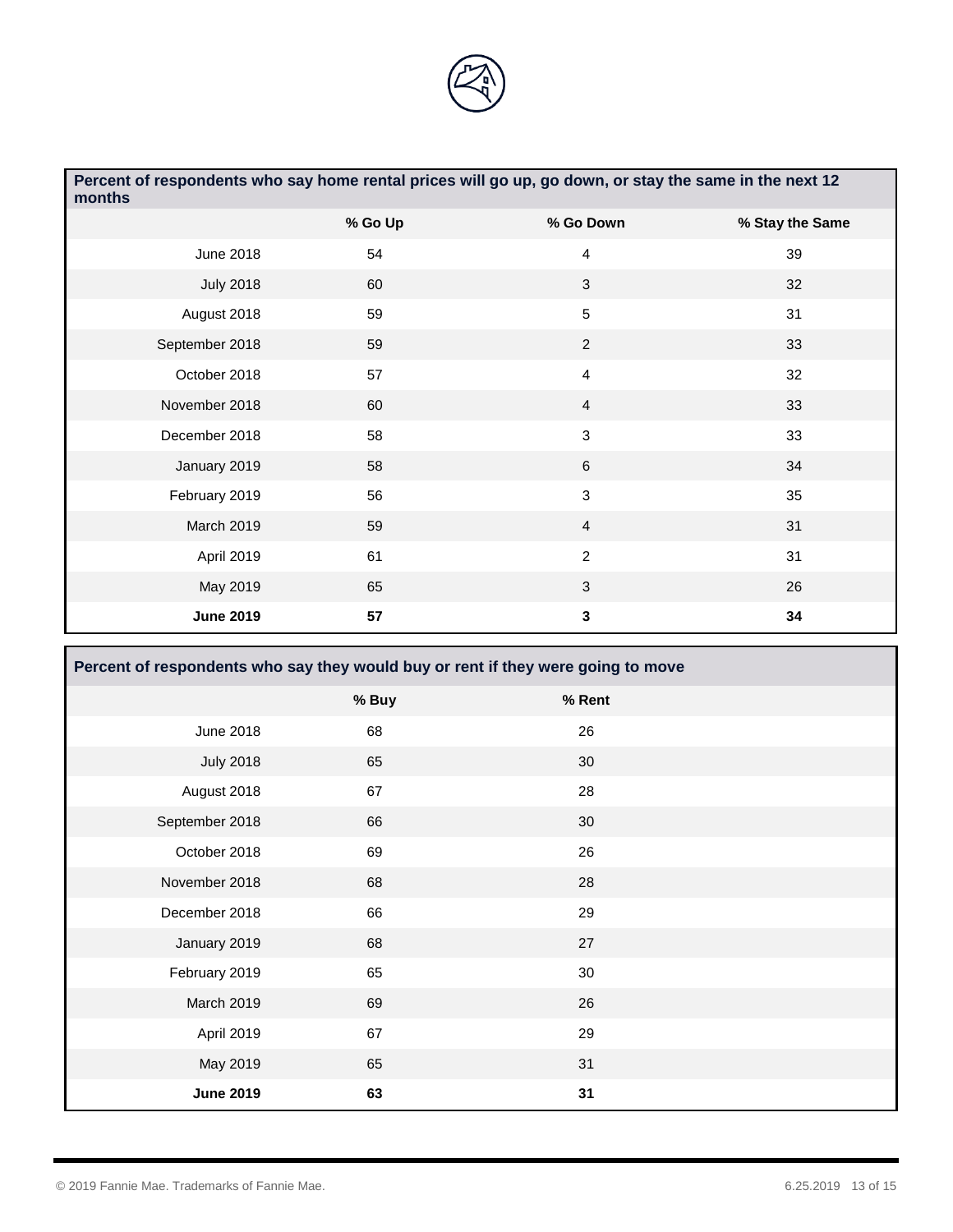

| Percent of respondents who think it would be difficult or easy for them to get a home mortgage today |             |        |  |
|------------------------------------------------------------------------------------------------------|-------------|--------|--|
|                                                                                                      | % Difficult | % Easy |  |
| June 2018                                                                                            | 38          | 58     |  |
| <b>July 2018</b>                                                                                     | 39          | 57     |  |
| August 2018                                                                                          | 41          | 58     |  |
| September 2018                                                                                       | 41          | 56     |  |
| October 2018                                                                                         | 45          | 52     |  |
| November 2018                                                                                        | 40          | 57     |  |
| December 2018                                                                                        | 43          | 55     |  |
| January 2019                                                                                         | 42          | 55     |  |
| February 2019                                                                                        | 40          | 58     |  |
| March 2019                                                                                           | 40          | 58     |  |
| April 2019                                                                                           | 42          | 55     |  |
| May 2019                                                                                             | 38          | 59     |  |
| <b>June 2019</b>                                                                                     | 40          | 59     |  |

| Percent of respondents who expect their personal financial situation to get better, get worse, or stay the same in<br>the next 12 months |              |                 |                 |  |
|------------------------------------------------------------------------------------------------------------------------------------------|--------------|-----------------|-----------------|--|
|                                                                                                                                          | % Get Better | % Get Worse     | % Stay the Same |  |
| <b>June 2018</b>                                                                                                                         | 54           | 12 <sup>°</sup> | 34              |  |
| <b>July 2018</b>                                                                                                                         | 51           | 9               | 37              |  |
| August 2018                                                                                                                              | 53           | 12              | 35              |  |
| September 2018                                                                                                                           | 53           | $\bf 8$         | 38              |  |
| October 2018                                                                                                                             | 47           | 11              | 40              |  |
| November 2018                                                                                                                            | 51           | 10 <sup>1</sup> | 38              |  |
| December 2018                                                                                                                            | 48           | 12              | 38              |  |
| January 2019                                                                                                                             | 51           | 11              | 38              |  |
| February 2019                                                                                                                            | 45           | 12              | 42              |  |
| March 2019                                                                                                                               | 50           | $10$            | 40              |  |
| April 2019                                                                                                                               | 51           | 8               | 39              |  |
| May 2019                                                                                                                                 | 50           | 11              | 37              |  |
| <b>June 2019</b>                                                                                                                         | 54           | $\pmb{8}$       | 37              |  |